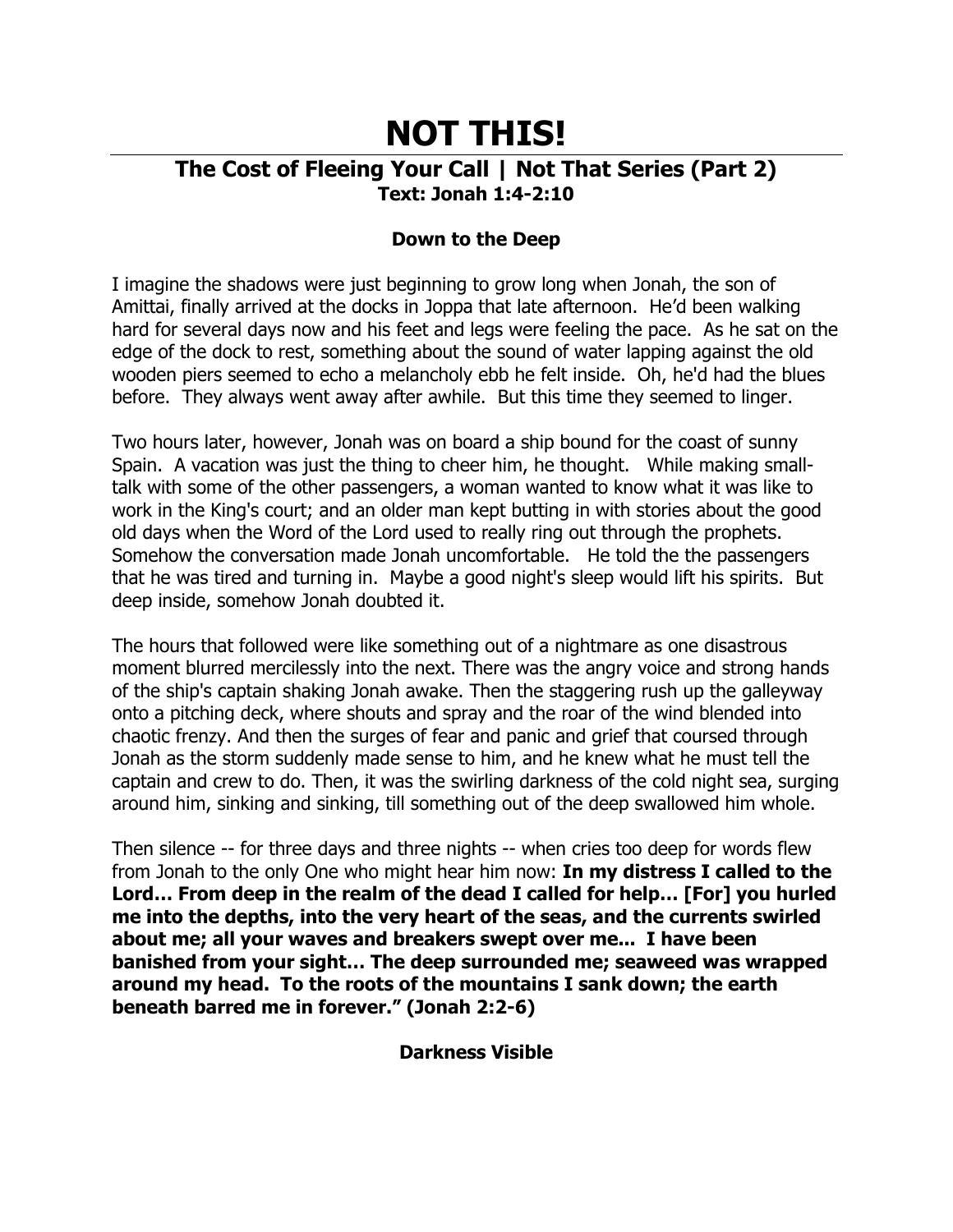Can you hear anything that rings familiar in those expressive words of Jonah? While none of us will, I pray, ever know what it is to be swallowed by a whale, I wonder if we don't find here at least the metaphorical echoes of an experience that at one time or another visits us all, or someone we know. I'm speaking of the drowning darkness of depression.

Some years ago, I read William Styron's book, Darkness Visible: A Memoir of Madness.<sup>1</sup> There the Pulitzer prize-winning author chronicles his own experience of severe depression in terms that evoke striking comparisons with the description of Jonah's journey into the depths. Styron writes that depression ranges from a sense of "wan cheer" to "fits of black despondency" to "a veritable howling tempest in the brain," out of which we can see little light and hope. In the midst of this "storm of murk," says Styron, a person may be buffeted about by "violent fluctuations of mood," be unable to sleep, or -- like Jonah -- be overwhelmed with a desire to escape from all feelings by going to sleep, as "psychic energy throttles back to zero."

In its most extreme forms, depression is known by the sort of "drowning" feeling of worthlessness and futility described in this morning's text. Sufferers will feel the almost palpable pull of a thousand pressures and demands, wrapping around their minds like seaweed and dragging them down to the depths. They may be unable to talk to others, continue working, or carry on with any vitality the former routines of life, all the while feeling -- as Jonah did -- "an acute abandonment" by God and others. Sometimes, says Styron, the pain becomes so "devastating that [the sufferer can] no longer endure the agony of it," and surrenders to the cold sea of oblivion.

One variety of this malady is termed by psychiatrists: "endogenous depression." It is regarded primarily as having its roots in an internal biochemical imbalance that is best treated by medication. Clinicians are increasingly coming to believe, however, that even endogenous depression can sometimes be triggered by a second kind of condition called "exogenous depression" because it is stimulated by external factors that end up lodging in the interior world. Some of these factors might well be termed "spiritual." Here again we can learn from Jonah's experience.

#### **The Hound of Heaven**

You see, it was not without good reason that Jonah felt the inner anguish he did from the moment he left home to catch that distant boat to Tarshish. As we explored last week, the word of the Lord had come to Jonah, and told him to go preach to Ninevah - the capital city of Israel's most hated enemy, Assyria. If the physical danger posed by going among some of the most barbarous people on earth didn't turn Jonah's stomach, then the thought of giving such people a chance to repent and escape the punishment they deserved certainly did. **NOT THEM!** Jonah thought. And so rather than traveling 500 miles northeast to Ninevah, Jonah ventured 1000 miles southwest to Tarshish **"to flee from the LORD"** (Jonah 1:3)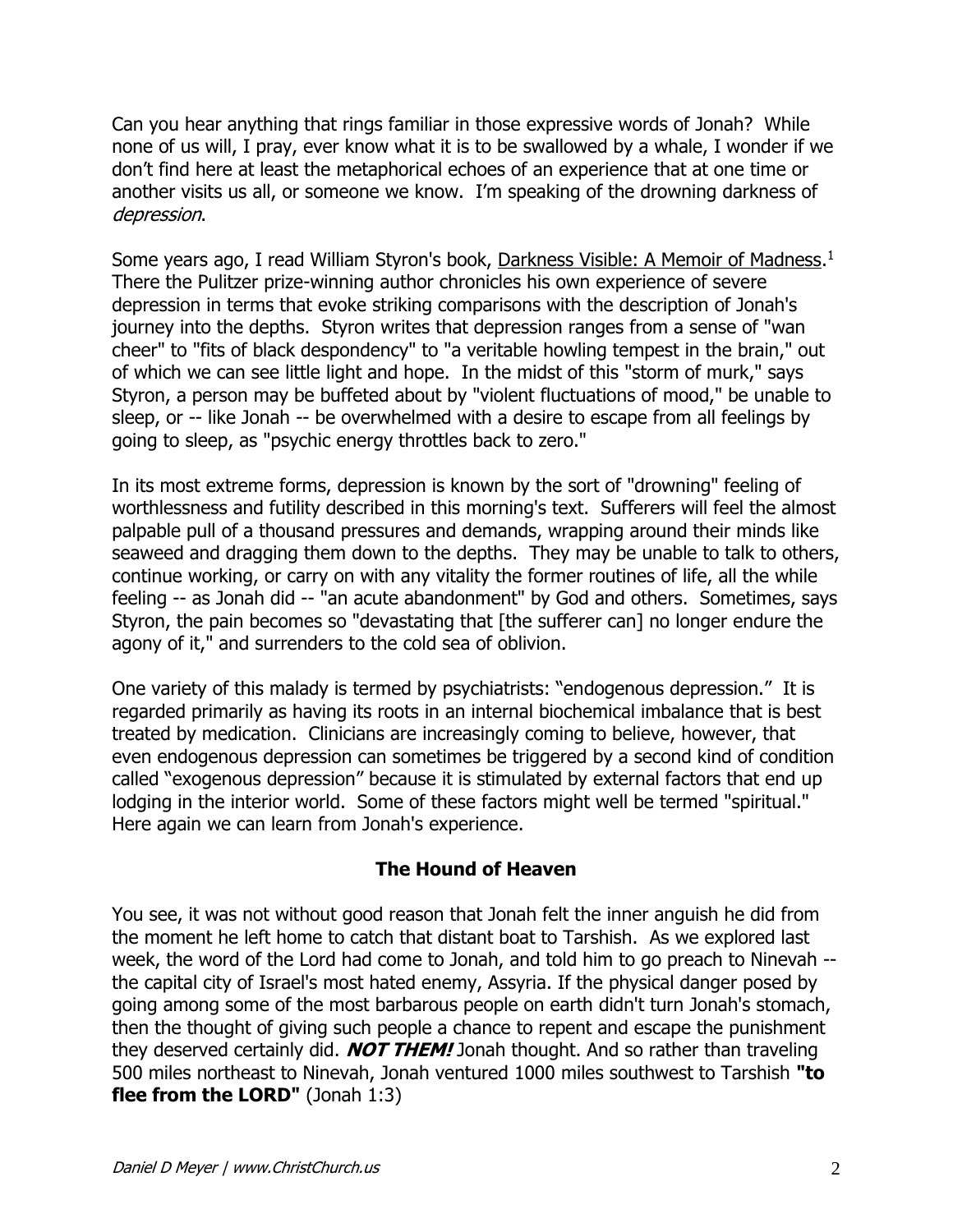Have you ever tried to do that yourself? English poet Francis Thompson, once a homeless alcoholic, tells his own story of a lifetime spent trying to flee from God's presence in a host of despairing pursuits. The words of his poem, "The Hound of Heaven" express something of that which Jonah learned the hard way too:

"I fled Him, down the nights and down the days; I fled Him, down the arches of the years; I fled Him, down the labyrinthine ways of my own mind; and in the mist of tears I hid from Him, and under running laughter. Up vistaed hopes I sped; and shot, precipitated, adown titanic glooms of chasmed fears, From those strong Feet that followed, followed after. But with unhurrying chase, and unperturbed pace, Deliberate speed, majestic instancy, They beat -- and a Voice beat More instant than the Feet -- [saying] "All things betray thee, who betrayest Me."

And so all things betrayed Jonah too. The wind and the sea, the ship's crew, the great fish, all prevented Jonah from running any further. But in the end it was Jonah's own nature which most betrayed his need to respond to the call of God. There in the belly of that fish, when life it seemed had swallowed him whole, Jonah finally woke up to the fact that it was what HE himself had swallowed that was the cause of his drowning despair.

#### **Facing Our Ninevahs**

While I want to emphasize again that some forms of depression have their roots in legitimate medical issues, psychologists often confirm what the Bible has pointed to for three millennia -- namely, that sometimes the sadness and disorientation some of us feel come from our attempts to run from the Ninevahs of life. Ninevah may be that hard challenge, or broken relationship, or crucial calling from which you understandably want to flee, yet which God is determined to help you face no matter where you run or sail.

Perhaps *your* Ninevah is a loss you've suffered recently of a particular person, privilege, or capacity you've refused to process fully. It's time now to embrace the reality of that loss and work toward establishing new relationships and goals for your life. Maybe your Ninevah is some grief or anger you've held inside for too long -- but now God is calling you to put away that false face of poise and control, and grieve or rage for that which hurts.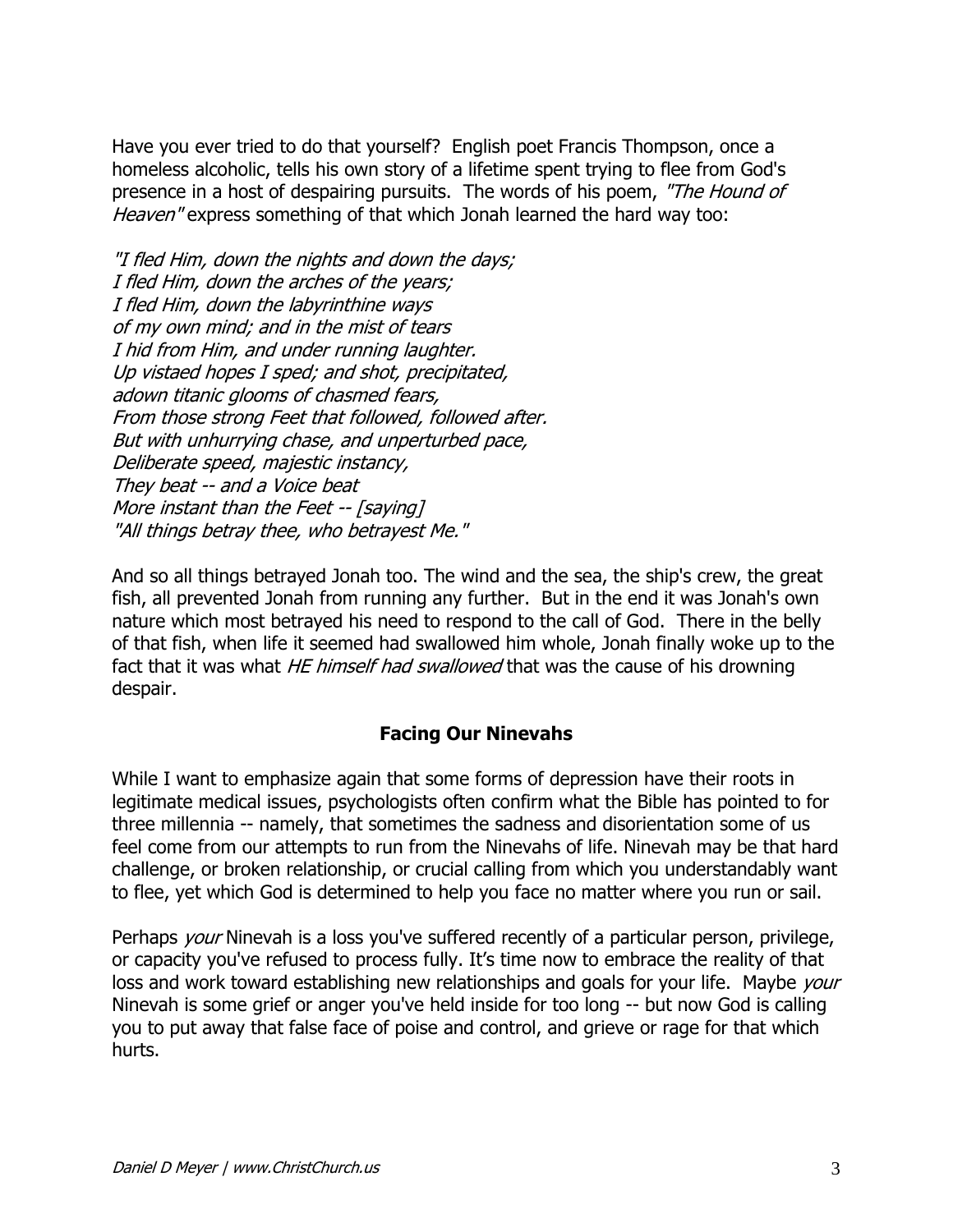Perhaps Ninevah for you is a difficult encounter or a dreaded responsibility that you've been putting off, again and again -- when the only thing which will give you peace is to step up and do what needs to be done. Maybe *your* Ninevah is guilt over some past action which haunts you somewhere deep inside. But God is calling you to confess that sin to Him and dare to believe that His readiness to forgive a repentant heart is a whole lot larger than any failing of yours.

Or perhaps your Ninevah is something else entirely -- something which you cannot put your finger on, but suspect may be at the root of the sadness or storm enveloping you now. If so, come talk with one of our Prayer Ministers after the service today. Call the church this week and talk with someone in our Pastoral Care department. Have a word with me in the line this morning. It is not God's desire that we ever wallow in the belly of darkness and sadness alone. Let someone help you discern what it is that's consuming you or that you've swallowed that's bringing you down.

#### **Going to Ninevah**

The Bible consistently teaches that there is hope for those in the depths. Deep in the belly of that fish, Jonah came to his senses. He recognized the Ninevah within him from which there was no flight. He knew the task before him and he vowed to take it up with trembling will. And for the first time in a long time there is a glimmer of light in his words. Listen again to the scriptures:

**I sank down; the earth beneath barred me in forever, [it seemed]. But you [God] brought my life up from the pit. When my life was ebbing away, I remembered you, Lord, and my prayer rose to you… What I have vowed I will make good. Salvation comes from the LORD (Jonah 2:6-9),** maybe even for the Assyrians confessed Jonah**.** And the Bible says that **The Lord commanded the fish, and it vomited Jonah onto dry land. (Jonah 2:10) Then the word of the Lord came to Jonah a second time: "Go to the great city of Ninevah and proclaim to it the message I give you." (Jonah 3:2) Jonah obeyed the word of the Lord and went to Ninevah. (Jonah 3:3)**

In closing, I went to underline that the story did not end there. Jonah didn't simply ride off into the sunset in perfect peace. As we'll see next week, Jonah went on to an angry dispute with God in which the reluctant prophet was called painfully to a larger vision of God, himself, and life than he'd ever entertained. Yet the good news is that Jonah had moved beyond his flight and the worst of his darkness. At least now he was heading in the right direction, toward a creative struggle out of which a genuinely new spirit could be born.

For those of us who still wallow in the belly of some whale, a struggle may await us too. The testimony of this story, and of all who have taken seriously Jesus' command to take up a cross, is that new life often comes at a price, but it's worth paying. Honest